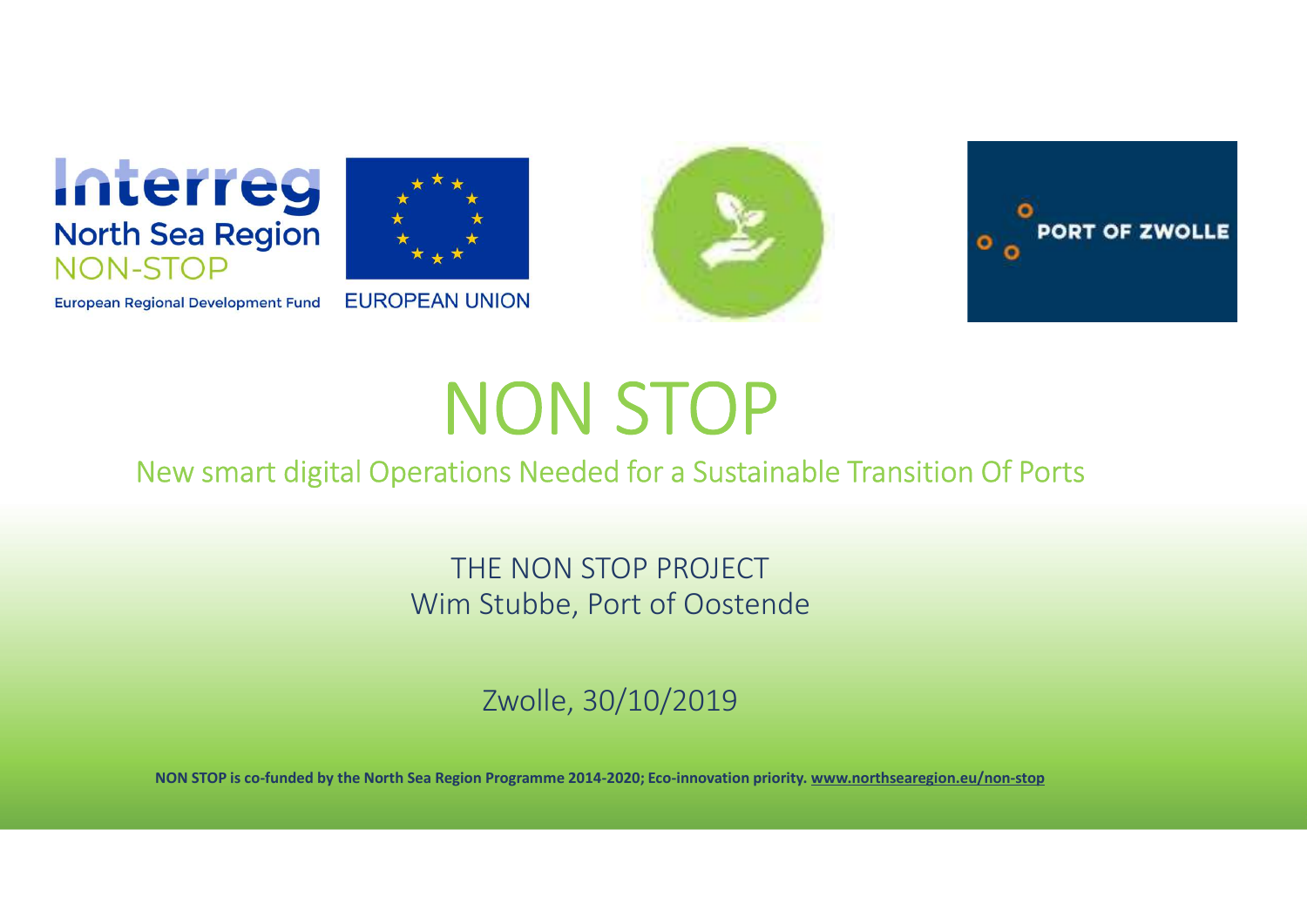

# **NON STOP**<br>Tions Needed

### New smart digital Operations Needed for a Sustainable Transition Of Ports

#### €4,7m

**Started Started by European Regional Development Funds (ERDF)**<br>50 % co-funded by European Regional Development Funds (ERDF)<br>50 % co-funded by European Regional Development Funds (ERDF)<br>Eco-innovation priority. **NON STOP**<br> **INTERREG North Sea Region Of Ports**<br>
European Regional Development Funds (ERDF)<br>
INTERREG North Sea Region Programme 2014-2020<br>
Eco-innovation priority. Eco-innovation priority.

2019-2022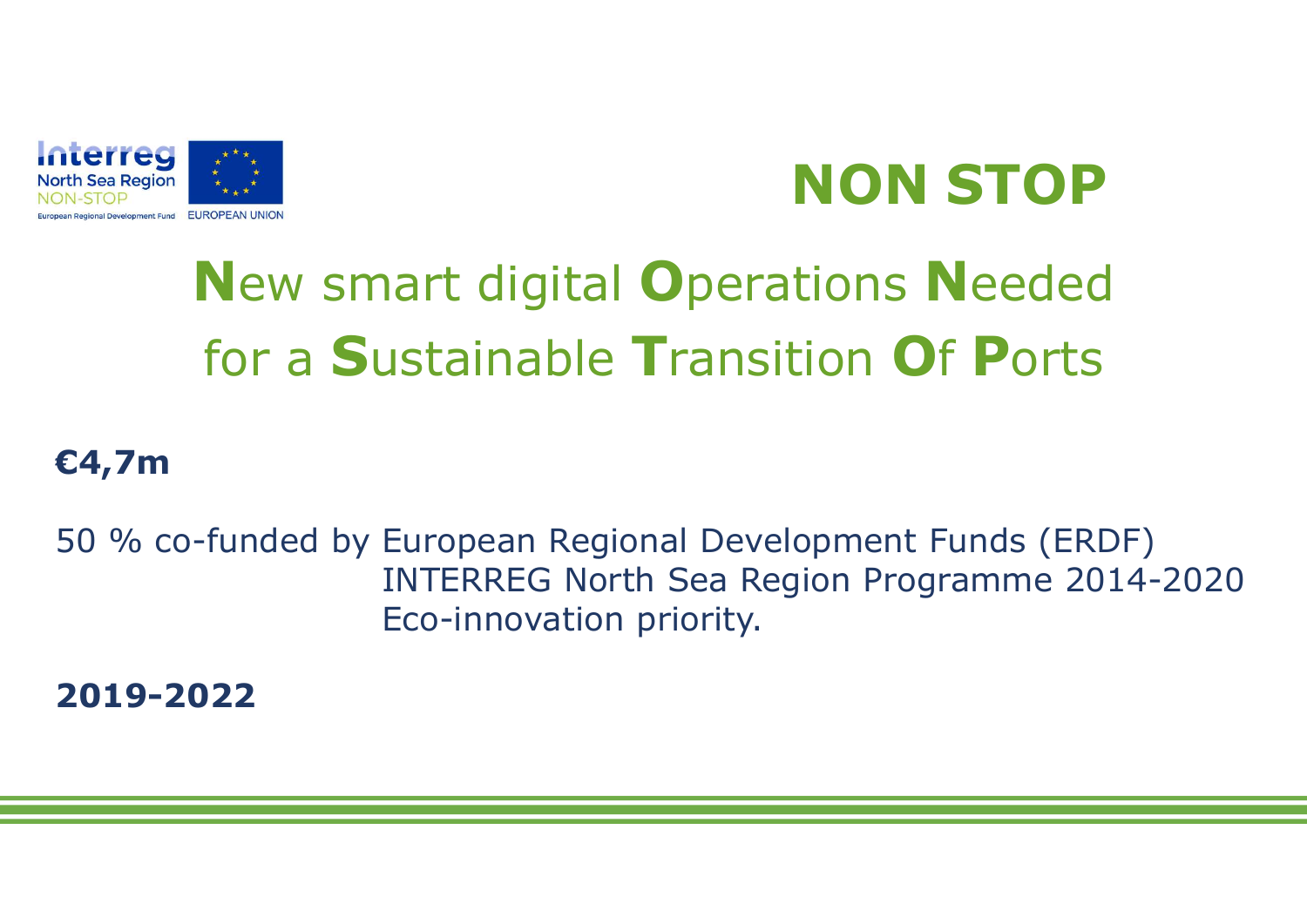



#### Port **Oostende** energy port

#### **Niedersachsen**  $\mathcal{N}$  Ports

**KORSØR HAVN** 



**PORT OF ZWOLLE** 









#### Associated partner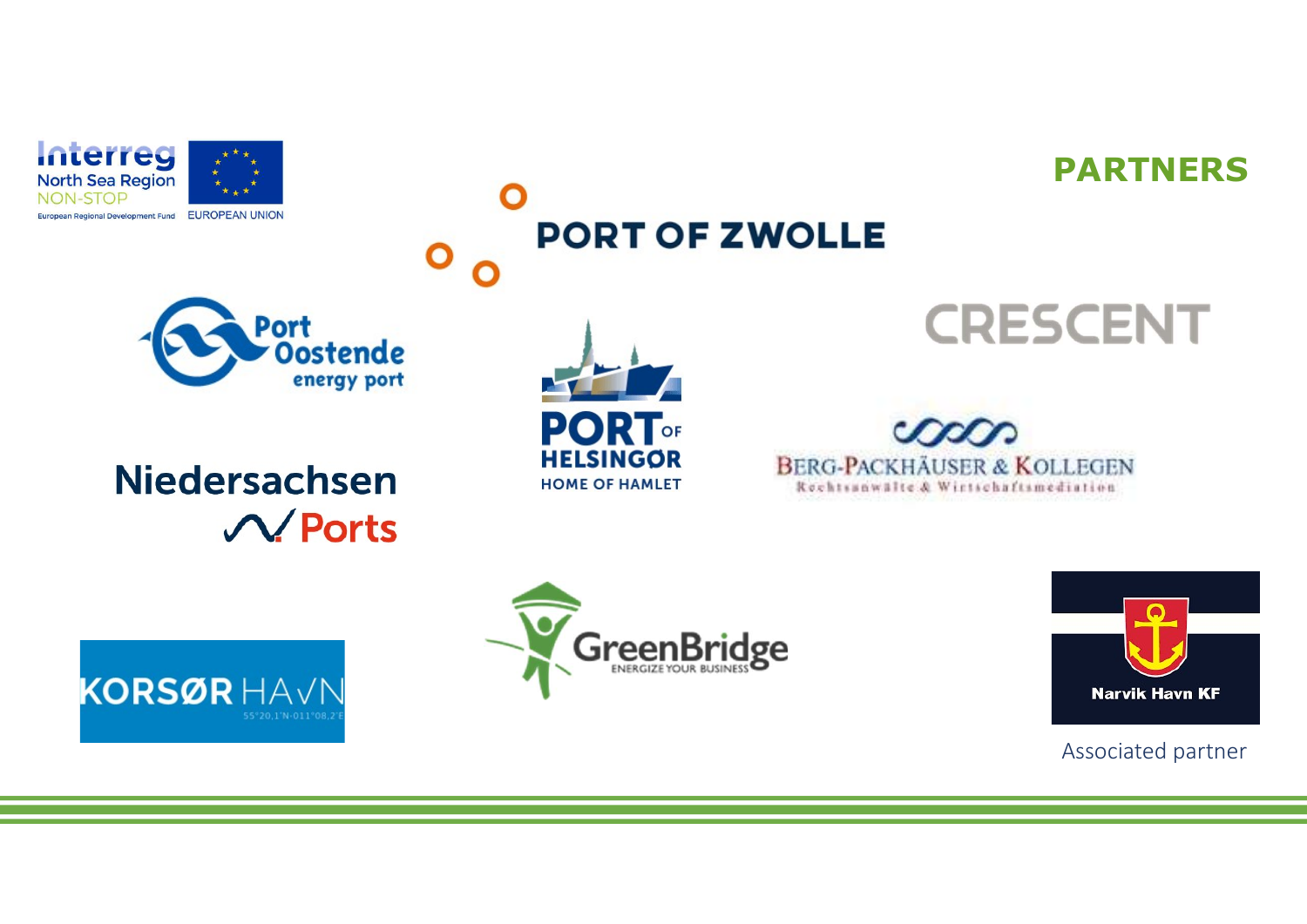



PORTS NEED TO MEET THE NORTH SEA REGION & EU WIDER´S DIGITALISATON TRANSFORMATION

#### PORTS ARE THE IDEAL MATCHMAKER BETWEEN ALL STAKEHOLDERS IN THE PORT ECOSYSTEM

PORTS NEED TO OVERCOME THE INEFFICIENCIES IN DATA COLLECTION / SHARING THAT FRUSTRATE EFFORTS TO FULLY UTILISE SMART SOFTWARE SOLUTIONS

NEED TO INTEGRATE PORT ADMINISTRATIVE PROCESSES AND PORT-RELATED LAND/SEA-SIDE OPERATIONS MORE EFFICIENTLY

NEED FOR PORT ENERGY/RESOURCES EFFICIENCY & POLLUTION REDUCTION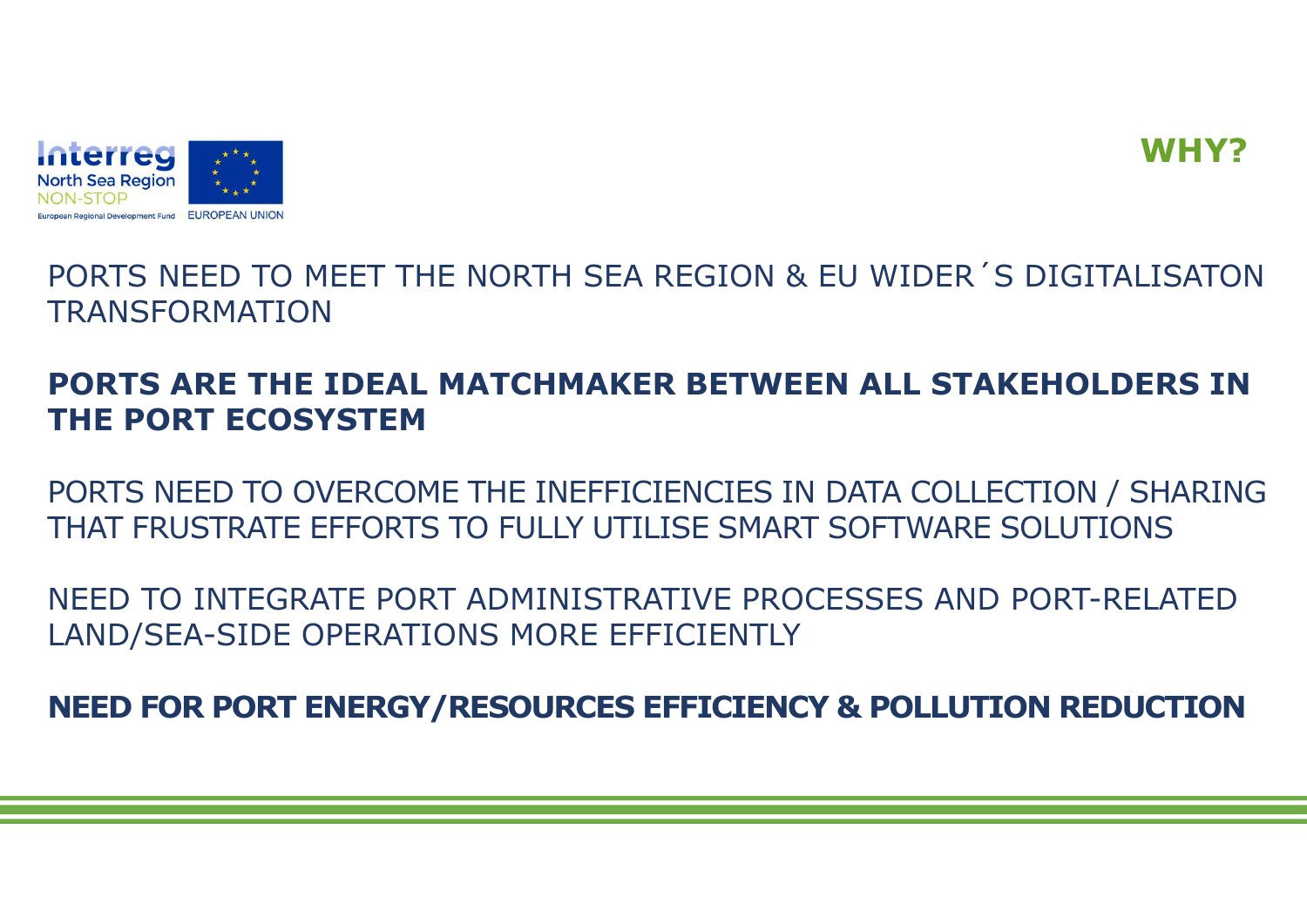

## **SER Region Star Region**<br>
STOP BODENIUM **Develop and test smart management**<br>
STOP<br>
Pilot 1: App Aqua park line<br>
Port of Zwolle<br>
Port of Zwolle ERTES<br>
STOP TO EXAMPLE THE MANAGEMENT & EFFICIENT APP<br>
Pilot 1: App Aqua park line<br>
Port of Zwolle<br>
Pilot 2: Safety/security management to avoid driftin<br>
Port of Nanyik Develop and test smart management systems for port eco-innovative digitalization

Port of Zwolle

Pilot 2: Safety/security management to avoid drifting of ships

Port of Narvik

#### SENSORS & SYSTEM INTEGRATION

**Price Solution State State State State State State State State State State State State State State State State State State Pilot 1: App Aqua park line<br>Pilot 1: App Aqua park line<br>Pilot 2: Safety/security management to avo** Pot of Zwolle **PERCENT APP**<br>
STOP<br>
STOP<br>
STOP<br>
Pilot 1: App Aqua park line<br>
Port of Zwolle<br>
Pilot 2: Safety/security management to avoid drifting of<br>
Port of Narvik<br>
SENSORS & SYSTEM INTEGRATION<br>
Pilot 3: Harbour integrated digitalised **STOP**<br> **SAFE MANAGEMENT & EFFICIENT APP**<br>
Pilot 1: App Aqua park line<br>
Port of Zwolle<br>
Pilot 2: Safety/security management to avoid drifting of ship<br>
Port of Narvik<br> **SENSORS & SYSTEM INTEGRATION**<br>
Pilot 3: Harbour integ **SAFE MANAGEMENT & EFFICIENT APP**<br>Pilot 1: App Aqua park line<br>Port of Zwolle<br>Pilot 2: Safety/security management to avoid drifting of ships<br>Port of Narvik<br>**SENSORS & SYSTEM INTEGRATION**<br>Pilot 3: Harbour integrated digitali Port of Helsingør Pilot 6: Integrated water & sediment management dash-board Port of Zwolle<br>
Pilot 2: Safety/security management to a<br>
Port of Narvik<br> **SENSORS & SYSTEM INTEGRATION**<br>
Pilot 3: Harbour integrated digitalised ma<br>
Pot of Zwolle<br>
Pilot 4: Development of a Port Digital Twi<br>
Port of Ooste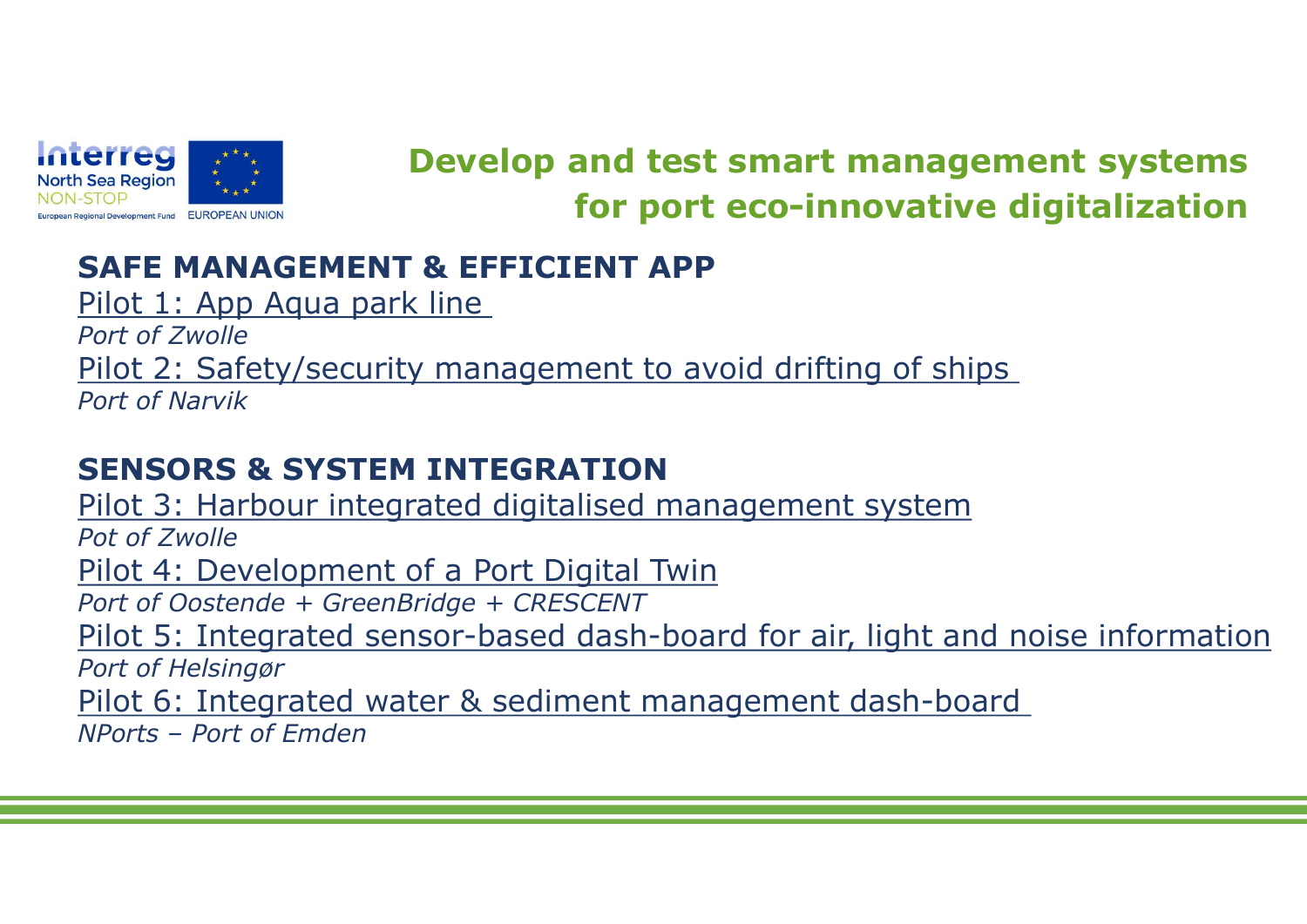

#### Design and pilot innovative technologies for sea/port/land-side smart management

#### SMART SHORE & BIO-POWER SUPPLY MANAGEMENT

Pilot 7: Intelligent shore power system & dashboard

Port of Korsør **Proposed Concernsign States Concernsign and pilot innovative technologies for**<br> **Pilot 8: Investigation & BIO-POWER SUPPLY MANAGEMENT**<br>
Pilot 7: Intelligent shore power system & dashboard<br>
Pilot 8: Investigation & digital **Example 19 Accord Control Control Control Control Control Control Control Control Control Control Control Control Control Control Control Control Control Control Control Control Control Control Control Control Control Con** 

#### DIGITALISED PORT AREAS VALORISATION

Pilot 9: Port digital officer Port of Helsingør Pilot 10: Virtual platform for smart management and promotion of port areas BPK + NPorts